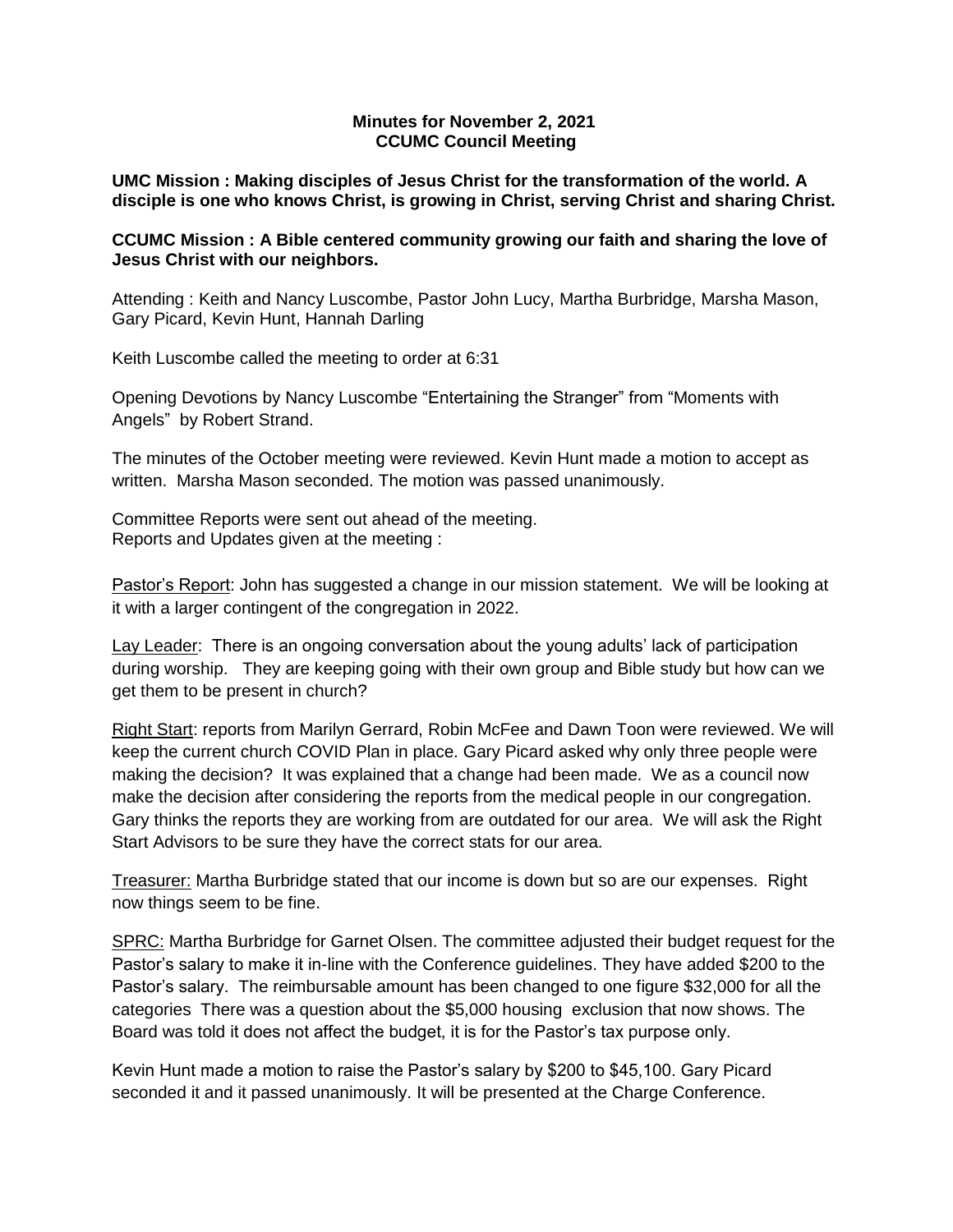A question was raised regarding the Sexton's contract. Kevin thought the cleaning fee was included in the rental fee for groups. He was told it is no longer a separate item but included in the fee. According to the contract if the sexton does not do the follow up cleaning (The rental group is expected to do their own.) then the sexton will not be paid for it. Gary Picard will talk to Garnet regarding the sexton's contract.

Martha also said that Pastor John brought up at the SPRC meeting a change in church committee structure to a single board model. Pastor got the impression that people were not in favor of it. The Board had mixed emotions.

Trustees: Gary Picard reports there has been no new evidence of trespassers. Jim Hunt has done a good job doing a lighting project. The walking prayer path is almost completed. They found out that the parsonage roof was done in 2011 so we shouldn't need to do a new one. He will look into cleaning the moss off and contacting the roofing company to see about any warranty.

They have reinvested their memorial funds to a higher interest paying account.

Website: Hannah has changed the home page and leadership page. She would like pictures of all of the group leaders. Kevin says it shows nicely in the mobile version. Gary was reminded of volunteering to do a "spot" on what he likes about our church.

Ministry Team: Marsha Mason reports Pastor is looking for ways to shorten the service. One suggestion was to prerecord the Children's Time and attach it to the service recording so that people watching at home with children can access it. It was also suggested it could be put on a thumb drive so it could be shown to the children who were attending Sunday School. Another suggestion was to shorten the prayer requests by printing birthdays and anniversaries in the bulletin monthly.

The Southbridge UMC is looking for help with the meals they serve on Mondays and Fridays,

The hospitality on the Bishop's Night was greatly appreciated by all.

### Old Business:

The internet is better since we upgraded so we will remove it from our list.

- The Stewardship Workshop "Financial Ministry Time Line" to be presented by David Abbott from the New England Foundation on November 7, after church. We will look at who we are and what we want to be." Bring a bag lunch. Pastor John asked people to write down what they know so as to speed up the process on that day.
- Martha was unable to get a credit card to pay the cell phone portion of our internet plan. She did find out that a debit card is attached to the account so Chris Gerrard is now using that to pay the for the cell phone. It was also recently discovered when trying to set up the phone that it did not work. It was suggested we try get the money back that we paid for those months when it did not work.